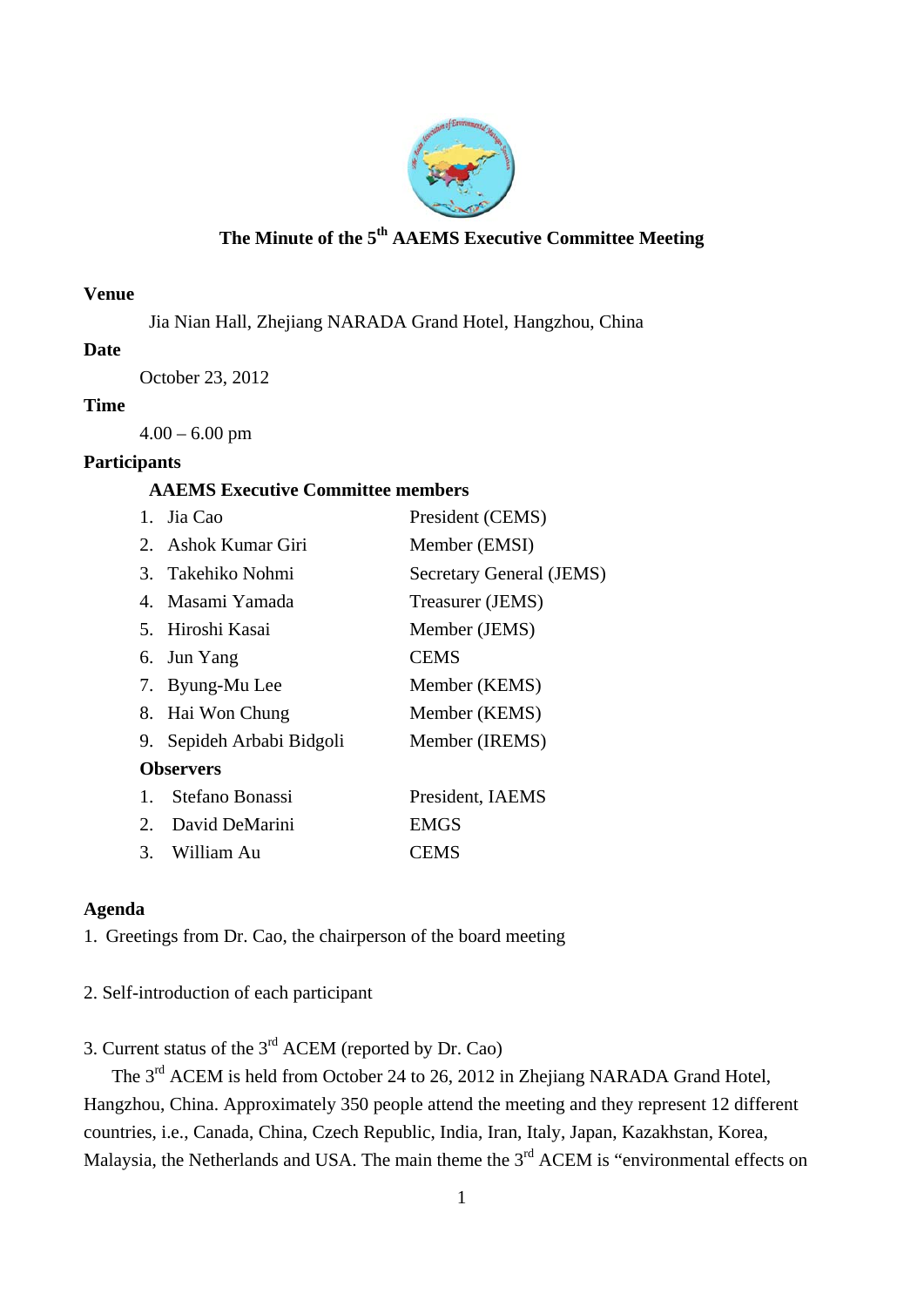human health in rapidly developing Asian countries".

## 4. Current status of the  $4<sup>th</sup>$  ACEM in India (reported by Dr. Giri)

The 4<sup>th</sup> ACEM will be held on December 2-5 in Kolkata, India. The organizers will increase the numbers of young scientists and overseas people in the meeting, thereby Asian participants can meet European and American scientists with low traveling cost. More information will be uploaded on the AAEMS home page.

#### 5. ICEM in 2017

Dr. Bonassi suggested that the venue of ICEM in 2017 shall be in Asia and asked to decide which country can be the candidate. Since ICEM has been already held in Japan twice, other countries are expected to take this opportunity. Perhaps Korea is the best candidate because of the experience of International Conference of Toxicology next year (ICT2013). Dr. Lee, KEMS, promised to make their decision after discussion at a domestic committee next month. Satellite meetings in China and Japan may be held at the before or end of ICEM2017. International workshop on Genotoxicity Testing (IWGT) is a candidate for the satellite meeting. Dr. DeMarini gave a comment that student scholar ship was given in  $9<sup>th</sup>$  ICEM and also that it would become difficult to hold ICEM these days due to the depressed economy.

#### 6. President of IAEMS (2013-2017)

Dr. Bonassi said that it is a big task to decide the next president of IAEMS as well as the treasurer at ICEM2013. He suggested that the treasurer would be in the same country as the President due to the convenience for communication. Election will be made between two candidates for each position. He suggested AAEMS might have a good candidate. It was proposed Dr. Nohmi (JEMS) as a president candidate due to his great achievement of the  $1<sup>st</sup>$  president of AAEMS. He is also very well known in this field. Dr. Nohmi asked the difficulties of the treasurer's job. Dr. DeMarini explained that a contract company would take care of actual money handling. The treasurer would make proper suggestions and decisions. The way works very well in EEMS and EMS in US. Dr. Nohmi nominated Dr. Masami Yamada (JEMS) as a candidate for the treasurer.

Name change: CEMS almost decided to change the name of the society in Chinese language as "Chinese Environmental, Gene and Health Society" but is waiting for the approval from the government. The English name of CEMS will be changed once IAEMS decides to change the present name to a new one. JEMS did not change the name because the board members' opinion was divided into three, i.e., agree to a new name such as Environmental Genomics Society, disagree to change the name, agree to change but disagree to the proposed one. In addition, Japanese translation of the English name does not always sound good. JEMS may not change the English name.

7. Current financial status of AAEMS (reported by Dr. Yamada)